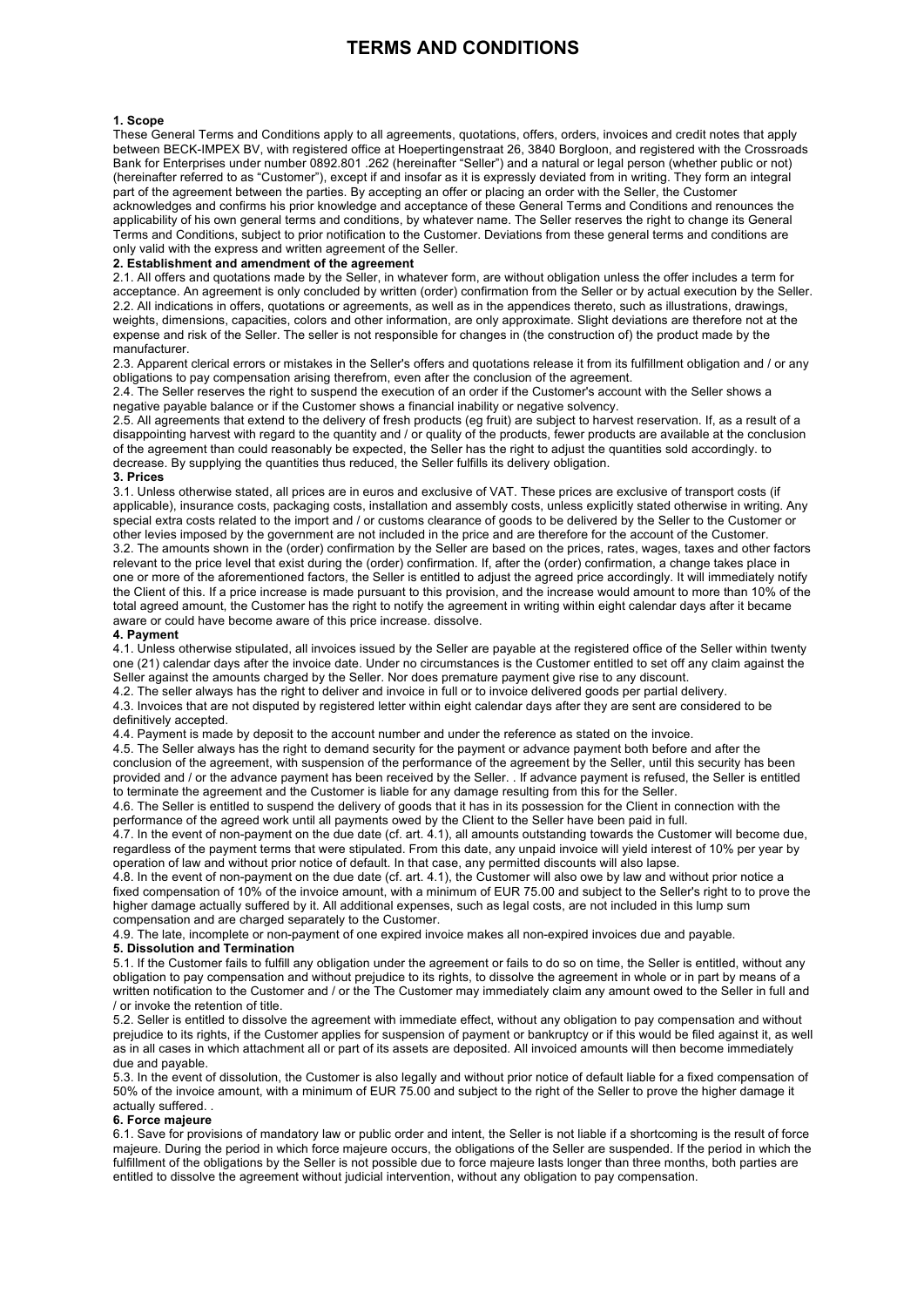# **TERMS AND CONDITIONS**

6.2. The term 'force majeure' as referred to in this article means in any case, unforeseen circumstances, also of an economic nature, which have arisen through no fault or fault of the Seller, including, but not limited to, natural disasters, wars, hostilities , attacks, whether in Belgium or in any other country where any branches of the Seller or its subcontractors are located, illness, fire or flood, epidemic, pandemic, government order, serious malfunctions in the company, cyberattacks, forced shrinkage of production, strikes and exclusions, both at the Seller and its supply companies, delays in the transport or delayed or incorrect delivery of goods or materials, such as energy, raw materials or parts by third parties, including the supplier's supply companies.

6.3. If the Seller has already partially fulfilled its obligations upon the occurrence of force majeure, or can only partially fulfill its obligations, it is entitled to invoice the already delivered or the deliverable part separately and the Customer is obliged to pay this invoice as if it concerned a separate agreement.

## **7. Cancellation of an order**

7.1. If the Customer wishes to cancel an order, it must submit a written request to the Seller no later than fourteen (14) days before its execution. The Seller can refuse the request for cancellation. In such a case, the Customer is obliged to take the order and pay the price. If the Seller agrees in writing with the request for cancellation, the Seller will be entitled to compensation, which is at least estimated at 30% of the price, without prejudice to the right for the Seller to prove any higher damage or to execute the agreement to claim. From the date of the notice of default until payment of this damage is subject to a default interest of 10% on the amount of the compensation.

## **8. Delivery**

8.1. Delivery takes place in accordance with the applicable ICC INCOTERM (2020) "Ex Works" ("Ex Factory"). If the Customer refuses, makes it impossible or unreasonably difficult or is negligent in providing information or instructions that are necessary for the delivery at the agreed time, the Seller is entitled to store the goods at the expense and risk of the Customer, without prejudice to the Seller's right to terminate the agreement.

8.2. Goods are deemed to have been delivered as soon as the Seller has informed the Customer that the goods, whether or not to be assembled in whole or in part, are ready at the Seller or at a third party to be collected by the Customer or to be ordered by the Customer. to be sent. From the moment of delivery, the Customer bears all risks associated with the delivered goods.

8.3. If, notwithstanding article 8.1, it is expressly agreed that the Seller will arrange the transport of the goods, both the costs and the risk of loss or damage during transport are at the expense of the Customer, unless expressly stipulated otherwise. In that case, the Customer is also responsible for unloading the container, unless stated otherwise in writing.

8.4. If the parties agree that the unloading of the container or cargo must be done by the Seller, the Customer will ensure that the delivery place is easily accessible and that persons are present at the delivery who can provide all necessary or useful information in order to provide the opportunity to unload the goods. In any case, the Seller can only be obliged to deliver to the ground floor. If this obligation is not fulfilled, the Seller always has the right to refuse to make the delivery. In that case, the Seller will be entitled to compensation for all costs incurred by it, including travel costs and working hours, without prejudice to Article 7.1.

8.5. The statement of delivery terms in offers, quotations, agreements or otherwise is always made by the Seller to the best of its ability and these terms will be observed as much as possible, taking into account the availability of these goods and / or services. The Customer acknowledges that, unless expressly agreed otherwise, this delivery date for goods and / or services is purely indicative. Failure to observe this indicative term by the Seller will under no circumstances give rise to the dissolution of the agreement or to a right to compensation. Partial deliveries are always permitted. Delay in the payment by the Customer of certain advances on the sales price may lead to a proportional delay in the delivery term.

8.6. If the delivery period or the place of delivery or the conditions of delivery change at the request of the Customer, or if the Customer has provided incorrect information in this regard, the Seller is entitled to payment of the relevant additional costs, as the case may be.

## **9. Warranty**

9.1. If the Seller (or the Seller's supplier) provides the Customer with a guarantee with regard to the work or goods delivered or to be supplied, it will explicitly notify the Customer of this in writing. In the absence of such express written notification, the Customer cannot invoke a warranty, without prejudice to its legal rights arising from mandatory provisions. For perishable and consumable products, the warranty period is in any case limited to the use-by date of the products.

9.2. In the event of a well-founded appeal by the Client, the Seller will repair or replace the delivered goods - at the choice of the Seller - unless this would have become demonstrably useless in the meantime. If the Seller notifies the Customer that it will proceed with the repair, the Customer will make the delivered goods available to the Seller again, at its own expense and risk. 9.3. All warranty obligations of the Seller lapse if the defects or imperfections of the delivered goods reported by the Customer are the result of (i) any incorrect, careless or incompetent use or management of the goods by the Customer, its employees or third parties or, (ii) of a change to the delivered goods by the Customer, its employees or third parties with which the Seller has not agreed or (iii) of strange causes such as, but not limited to, fire or water damage.

## **10. Liability**

10.1. The seller cannot be held liable for the consequences of the use and any consequences incurred by the user, a third party or their goods by the delivered, placed and / or transported products. The sale is and remains placed on order and at the risk of the Customer, who is liable for any accidents, violations, correct storage, etc. The Customer is also liable for and will indemnify the Seller against any damage (including fire). ) caused by the products.

10.2. The seller does not guarantee the quality of its products in the event of abnormal use, poor maintenance, alteration of the goods, poor storage conditions, (dis) assembly or repair by the Customer.

10.3. Seller is not responsible, except for its own fraud or willful misconduct, for incidental or consequential damages (including: injuries, property damage, financial loss, lost profits, employee expenses, damage to third parties, loss of income). The Client waives recourse in this respect against the Seller and / or its employees. In the event of fraud or willful misconduct on its own, Seller's maximum liability for incidental or consequential damages shall not exceed the purchase price of the product. **11. Complaints**

11.1. The Customer is obliged to inspect or have the products inspected immediately upon delivery. This is understood to mean that the Buyer must thoroughly and accurately investigate whether the products comply with the agreement in all respects, more particularly whether the correct products have been delivered, the quantity of the products is correct (quantity, number, weight). ), the (non-) conformity or the condition of the delivered goods. Complaints about this must be reported to the Seller in writing immediately after this inspection, under penalty of forfeiture, stating the nature of the shortcoming.